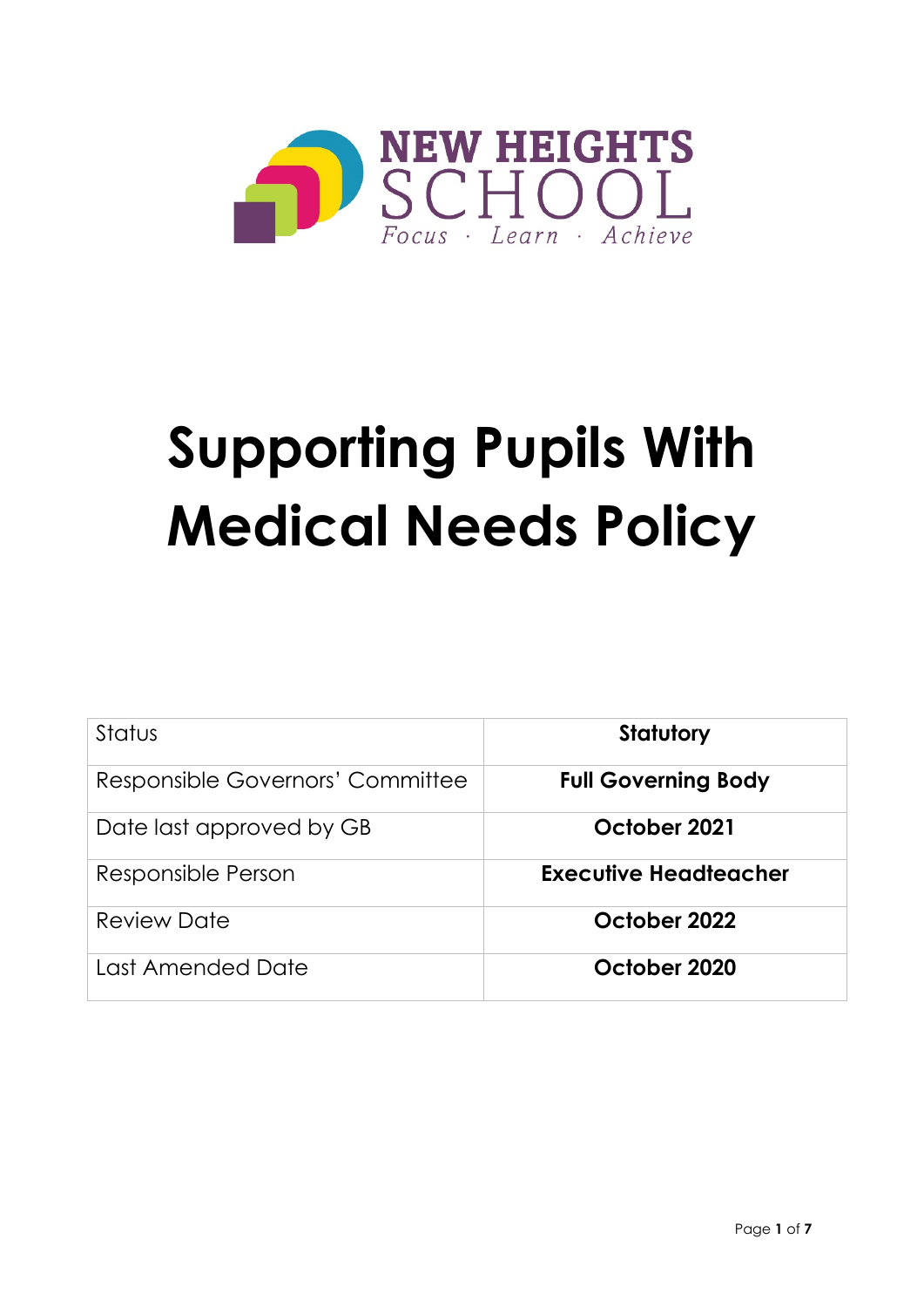This policy should be read in conjunction with the SEND Policy and Disability Equalities Scheme. The Headteacher is responsible for ensuring this policy is implemented

# **Rationale**

The Children and Families Act 2014 places a duty on schools to make arrangements for children with medical conditions. Pupils with special medical needs have the same processes of admission as other children and cannot be refused admission on medical grounds alone. Teachers and other school staff have a duty to act in loco parentis and may need to take swift action in an emergency. This duty also extends to staff leading activities off site.

The prime responsibility for a child's healthcare lies with the parent who is responsible for the child's medical care and medication and should supply the school with information. The school has regard for the DfE 'Supporting Pupils at School with Medical Conditions', April 2014. This policy outlines NHHS approach to meeting the requirements of this guidance.

# **Key Principles**

- Children with medical conditions should be properly supported so that they have full access to education, including school trips and physical education
- Arrangements must be in place in school to support children with medical conditions, including the appropriate use of risk assessments and the development, implementation and review of healthcare plans with the support of the school nursing service
- School, parents, the child and healthcare professionals will work closely together to ensure that the needs of students with medical conditions are met
- Our focus is on the child as an individual and how their medical needs are met to ensure full inclusion, access and enjoyment of school life.

## **Training and Staff Awareness**

- The school has a number of trained first aiders, a list of which is displayed in the office and staffroom. There is a rota of first aiders on duty each lunchtime
- Relevant staff will be made aware of each child's medical condition and needs
- Key staff will be regularly trained in supporting individual pupils with specific medical conditions such as diabetes, epilepsy and severe allergies
- We will ensure that cover arrangements are made in the case of staff absence or turnover to ensure needs are met
- We will undertake risk assessments for activities off site taking into account individual needs.

## **Individual Healthcare Plans**

Where the child has a long term and complex medical condition(s), they should have an individual healthcare plan (IHC) providing clear guidance on what needs to be done, when and by whom. The school nurse, parent or carer, school and healthcare professionals collaborate to develop the plan. It is vital that the IHC reflects up to date medical knowledge about the child (input from healthcare professionals) and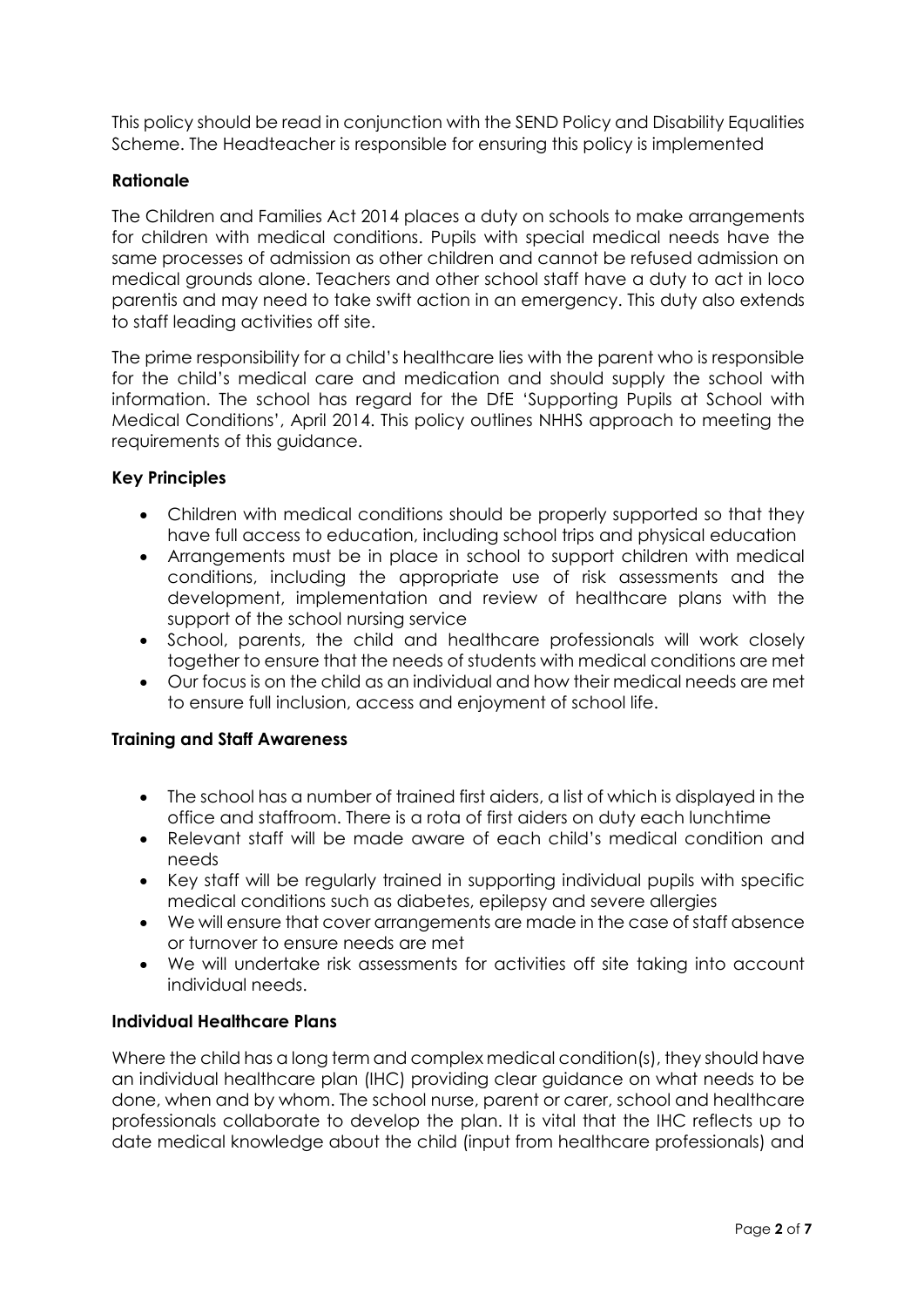agreement should be reached as to who is responsible for leading on writing it. These should be reviewed annually. Not all pupils with medical conditions need an IHC.

# **Children with Education Health Care (EHC) plans and Medical Needs**

For pupils with EHC plans, the IHC should be linked to or become part of the EHC plan.

## **Roles and Responsibilities**

## *Governing Body*

- Overall responsibility to ensure pupils with medical conditions are supported to participate fully in school life
- Responsibility to ensure staff are appropriately trained and competent.

#### *The Executive Headteacher*

- Ensure implementation of the policy
- Ensure relevant staff are informed about medical conditions and trained
- Overall responsibility for developing Individual Health Care (IHC) plans
- Ensure appropriate levels of insurance
- Overall responsibility for liaison with the school nursing service

#### *School Staff*

- Take into account the medical needs of children they teach
- Support pupils following guidelines from the IHC plan
- Attend training as required in supporting pupils with medical conditions

#### *School Nurse*

- Responsible for notifying the school when a child has been identified as having a medical condition which will require support in school. Wherever possible, they should do this before the child starts school
- Support staff in implementing an IHC providing advice and liaison, particularly training
- Contribute medical advice to the writing of an IHC
- Liaise with other NHS staff and clinics
- Provide advice and support for schools about medical conditions

#### *Pupils*

- May be best placed to describe how a condition affects them
- Should be sensitive to the needs of others
- Should be involved as much as possible in decisions and plans affecting them
- Should be encouraged to self-administer medication (with support) where appropriate to develop independence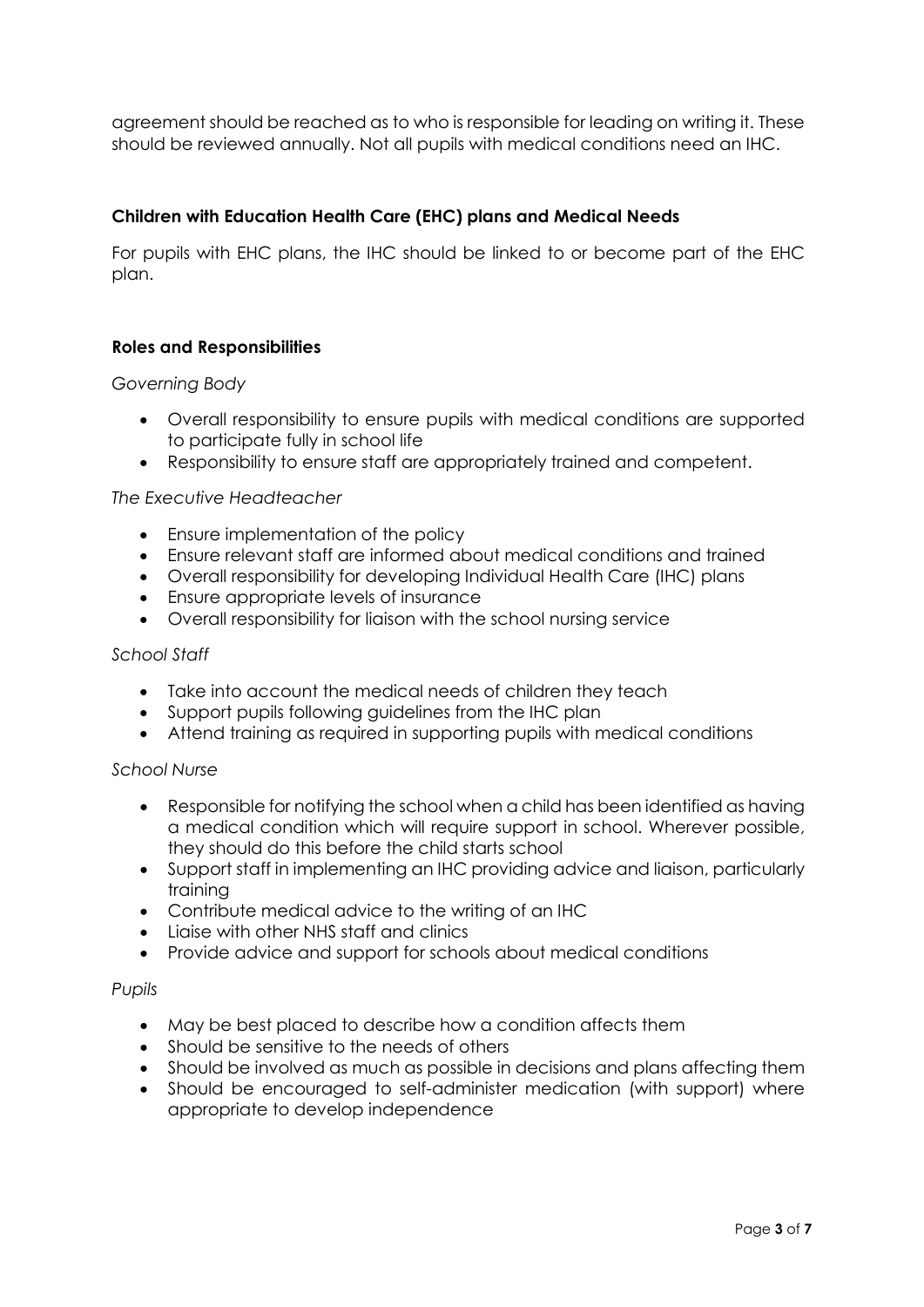# **Medical Administrative Support**

- Medical Responsibilities to be taken on by e.g. a member of Office Staff or appointed LSA with a time each week (1-1½ hrs) allocated to maintain the following:
	- o The safe storage of medicine in school
	- o Check that medicines are not out of date chase up parents to renew.
	- o Update Medical File with up-to‐date copies of Medical Care Plans
	- o Liaise with Inclusion Leader, School Nurse, Parents and teaching staff to ensure Care Plans are in place for all pupils needing one.
	- o Ensure that School Nurse is informed of new children to the school needing Care Plans
	- o Ensure that Teaching Staff are informed of allergies, medical needs of pupils in their class.
	- o Ensure that photographs of children with allergies, plus brief description of allergy is displayed in suitable areas around the school e.g. staff room, School Office, kitchen
	- o Ensure administration of medicine is recorded appropriately.
	- o Inform lunchtime staff of children with food allergies.

## *SEND-Co*

- To have responsibility for managing medical administrative support role
- To ensure care plans are available to teachers and classroom staff
- To liaise with staff as necessary on medical support
- To ensure training takes place as necessary
- To ensure curriculum and classroom adaptation are in place as necessary to support medical needs
- To ensure all relevant staff are aware of a child's medical needs

## *Parents/Carers*

- Should provide the school with up to date information
- Should attend clinic appointments as appropriate
- Should be involved in the development and review of IHCs
- Should carry out action they have agreed to implement as part of the IHC
- Should keep school informed immediately of any change of emergency contact details

## **Procedures for Managing Medicines**

- Medicines should only be administered at school when it would be detrimental to a child's health or school attendance not to do so
- It is the parents/carers responsibility to provide the school with the medication required. The medication should be as dispensed, in the original container and must be clearly labelled with:
- **name of child**
- **name of medication**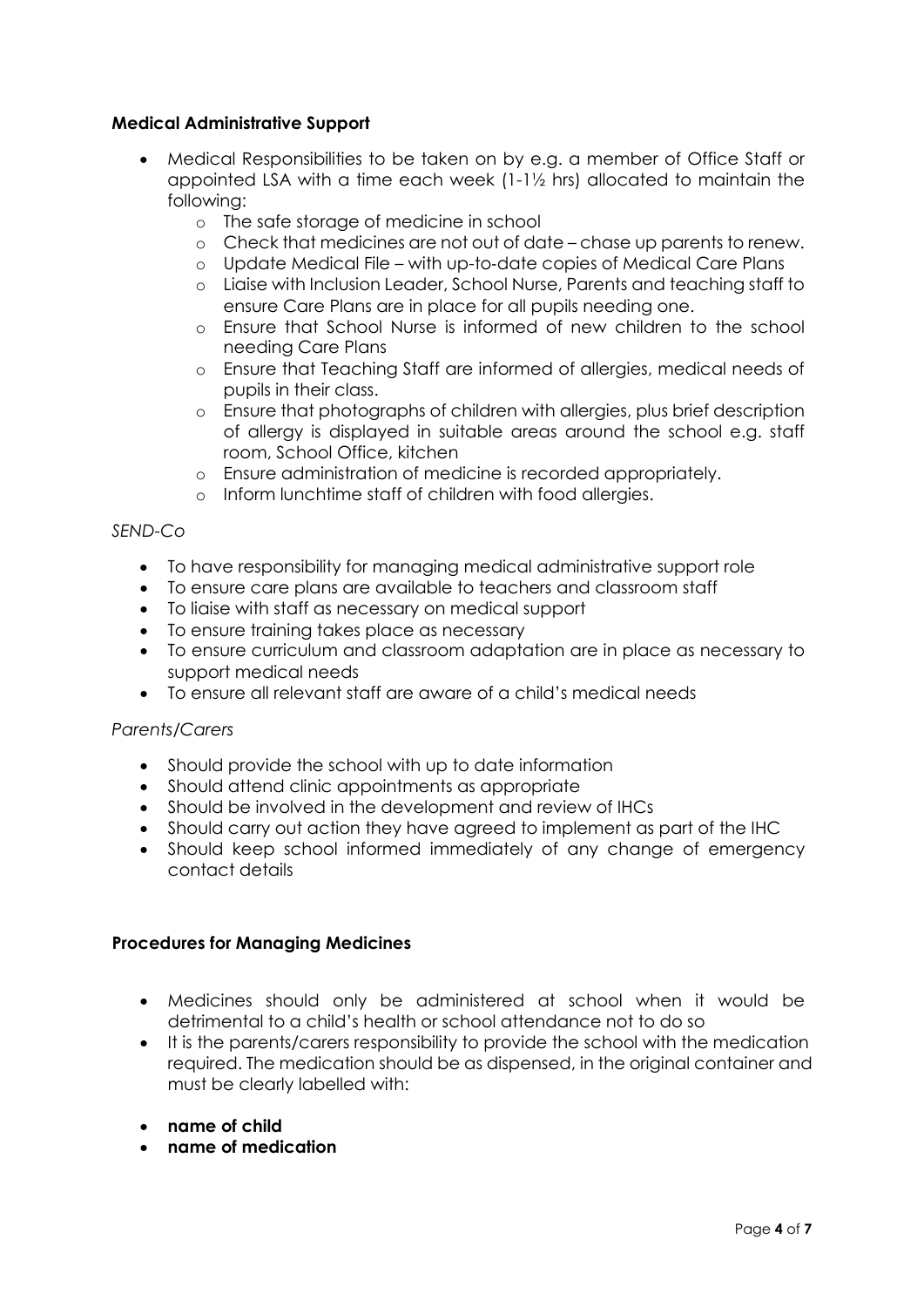- **strength of medication**
- **how much to give i.e. dose**
- **when it should be given**
- **length of treatment /stop date, where appropriate**
- **any other instructions**
- **expiry date (where there is no expiry date the medication should have been**
- **dispensed within the last 6 months)**
- No pupil should be given prescription or non---prescription medicines without their parent's written consent – except in exceptional circumstances where the medicine has been prescribed to the child without the knowledge of the parents.
- Pupils should never be given medicine containing aspirin unless prescribed by a doctor. Medication, e.g. for pain relief, should never be administered without first checking maximum dosages and when the previous dose was taken. Parents should be informed
- Where clinically possible, medicines should be prescribed in dose frequencies which enable them to be taken outside school hours
- All medicines should be stored safely in the school office.
- Children should know where their medicines are at all times and be able to access them immediately. Where relevant, they should know who holds the key to the storage facility. Medicines and devices such as asthma inhalers, blood glucose testing meters and adrenaline pens should be always readily available to children and not locked away. This is particularly important to consider when outside of school premises, e.g. on school trips
- School staff may administer a controlled drug to the child for whom it has been prescribed. Staff administering medicines should do so in accordance with the prescriber's instructions. Schools should keep a record of all medicines administered to individual children, stating what, how and how much was administered, when and by whom. Any side effects of the medication to be administered at school should be noted
- When no longer required, medicines should be returned to the parent to arrange for safe disposal. Sharps boxes should always be used for the disposal of needles and other sharps
- Governing bodies should ensure that written records are kept of all medicines administered to children. Records offer protection to staff and children and provide evidence that agreed procedures have been followed. Parents should be informed if their child has been unwell at school.

## **Children who manage their own Medical Needs**

After discussion with parents, children who are competent should be encouraged to take responsibility for managing their own medicines and procedures. This should be reflected within individual healthcare plans.

Some children can be allowed to carry their own medicines and relevant devices or should be able to access their medicines for self-‐medication quickly and easily (an example would be those with type one diabetes). Children who can take their medicines themselves or manage procedures may require an appropriate level of supervision. If it is not appropriate for a child to self-manage, then relevant staff should help to administer medicines and manage procedures for them.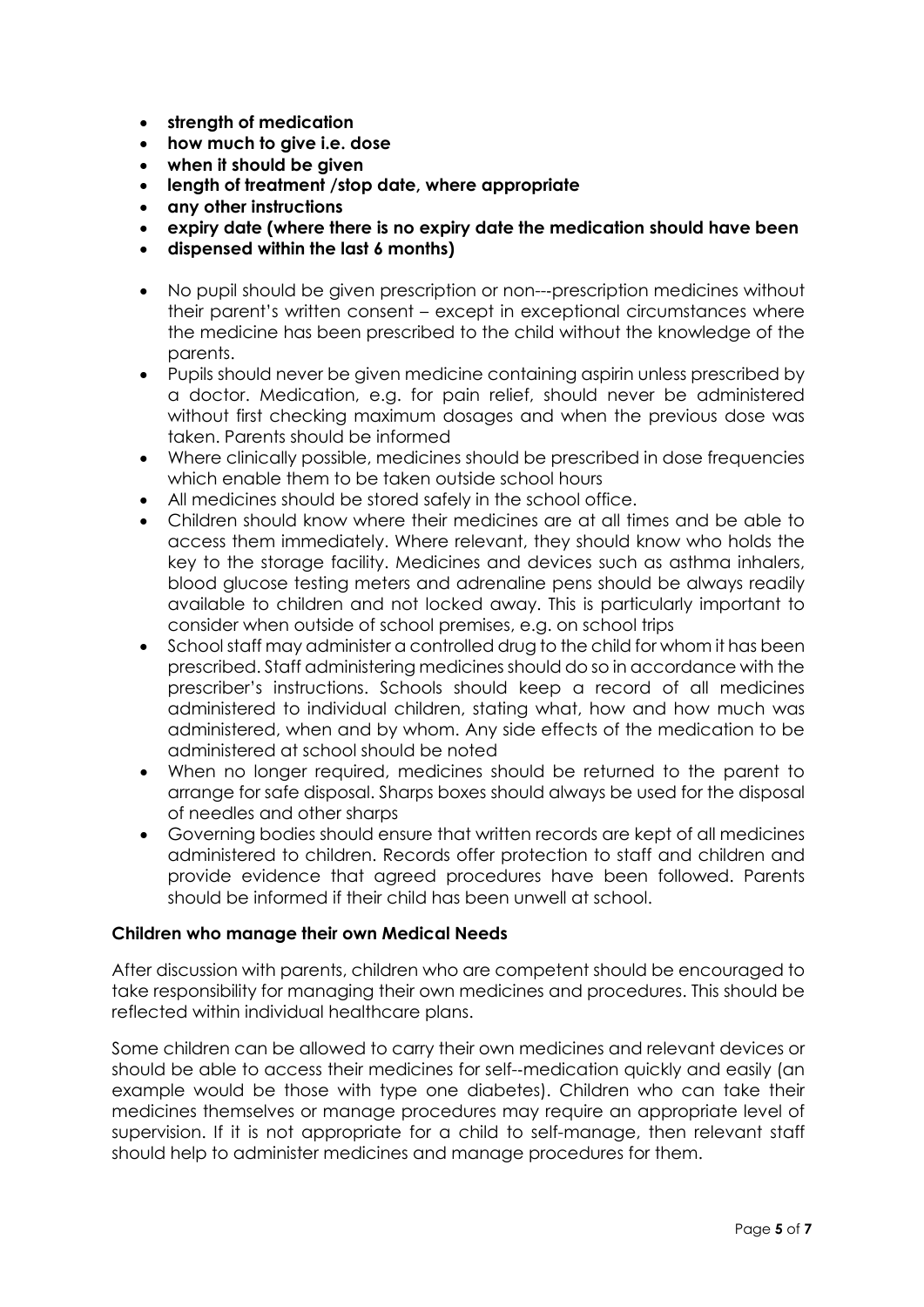If a child refuses to take medicine or carry out a necessary procedure, staff should not force them to do so, but follow the procedure agreed in the individual healthcare plan. In all circumstances the school will support the child and parents to find a positive solution but where a medical condition is significantly hindering the academic and social progress of any child in school due to a refusal to take the prescribed medication to support their condition and this refusal could result, or results in an emergency then the school's emergency procedures must be followed. Parents should be informed so that alternative options can be considered.

# **Emergency Procedures**

As part of general risk management processes, all schools should have arrangements in place for dealing with emergencies for all school activities wherever they take place, including on school trips within and outside the UK. These should be reflected in school visit plan forms. Where a child has an individual healthcare plan, this should clearly define what constitutes an emergency and explain what to do, including ensuring that all relevant staff are aware of emergency symptoms and procedures. Other pupils in the school should know what to do in general terms, such as informing a teacher immediately if they think help is needed.

If a child needs to be taken to hospital, staff should stay with the child until the parent arrives, or accompany a child taken to hospital by ambulance. Schools need to ensure they understand the local emergency services cover arrangements and that the correct information is provided for navigation systems.

For children with severe medical needs, where the Medical Care Plan states emergency procedures, up to date information must be kept readily available for emergency services.

## **Unacceptable Practice**

Although school staff should use their discretion and judge each case on its merits with reference to the child's individual healthcare plan, it is not generally acceptable practice to:

- prevent children from easily accessing their inhalers and medication and administering their medication when and where necessary;
- assume that every child with the same condition requires the same treatment;
- ignore the views of the child or their parents; or ignore medical evidence or opinion (although this may be challenged);
- send children with medical conditions home frequently or prevent them from staying for normal school activities, including lunch, unless this is specified in their individual healthcare plans;
- if the child becomes ill, send them to the school office or medical room unaccompanied or with someone unsuitable;
- penalise children for their attendance record if their absences are related to their medical condition, e.g. hospital appointments;
- prevent pupils from drinking, eating or taking toilet or other breaks whenever they need to in order to manage their medical condition effectively;
- require parents, or otherwise make them feel obliged, to attend school to administer medication or provide medical support to their child, including with